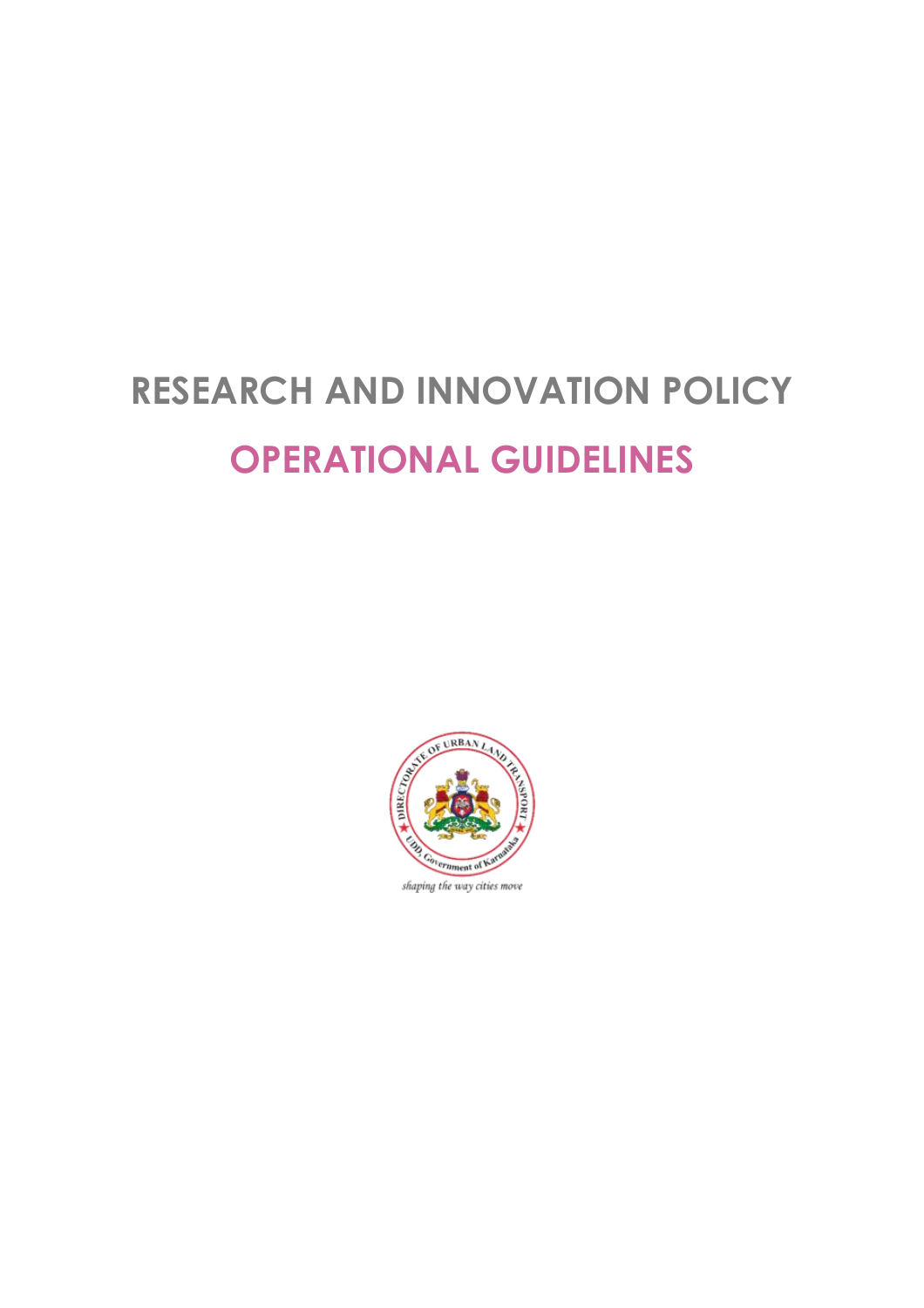# **Section 1. Introduction**

The Centre for Research and Innovation (CERI) at the Directorate of Urban Land Transport (DULT), Government of Karnataka, administers the [Research](https://drive.google.com/file/d/1q-zvuEjtlXPfXRg106GANYh14HtZBadc/view?usp=sharing)  [and Innovation Policy](https://drive.google.com/file/d/1q-zvuEjtlXPfXRg106GANYh14HtZBadc/view?usp=sharing) to provide the necessary impetus to support research initiatives and accelerate innovation in sustainable urban mobility. The Operational Guidelines provide details of programs under the Research and Innovation Policy as per the sections below.

| No.                      | <b>Policy Action</b>                                    | Who is it of interest to?                                          | Link to section |
|--------------------------|---------------------------------------------------------|--------------------------------------------------------------------|-----------------|
|                          | <b>Call for Research Topics</b><br>(CART) Program       | Government stakeholders                                            | Click here      |
| 2                        | <b>ASPIRE (Annual</b><br>Research) Program              | Research and Academic<br>Institutions                              | Click here      |
| 3                        | <b>Research Fellowship</b><br>Program                   | Post Graduate and PhD<br>candidates                                | Click here      |
| $\overline{\mathcal{A}}$ | <b>Apprentice Research</b><br><b>Fellowship Program</b> | Academic institutions                                              | Click here      |
| 5                        | <b>Testbed Initiatives and</b><br><b>Projects</b>       | Start-ups and Innovators,<br>Research and Academic<br>Institutions | Click here      |

# **Section 2. Research and Knowledge Activities**

Research and Knowledge activities will be based on two programs - Call for Research Topics (CART), and ASPIRE, DULT's Annual Research Programme.

## <span id="page-1-0"></span>**2.1Call for Research Topics (CART)**

- 2.1.1 DULT will put in place an annual "Call for Research Topics" (CART) soliciting research ideas and suggestions from Government stakeholders in topics including, but not limited to Active mobility, Public Transport, Micro-mobility, Urban Freight and Travel demand management.
- 2.1.2 CART will be announced on the DULT website in **November** every year, and requests will be sent out to identified government stakeholders seeking views on issues and challenges in urban mobility. Problem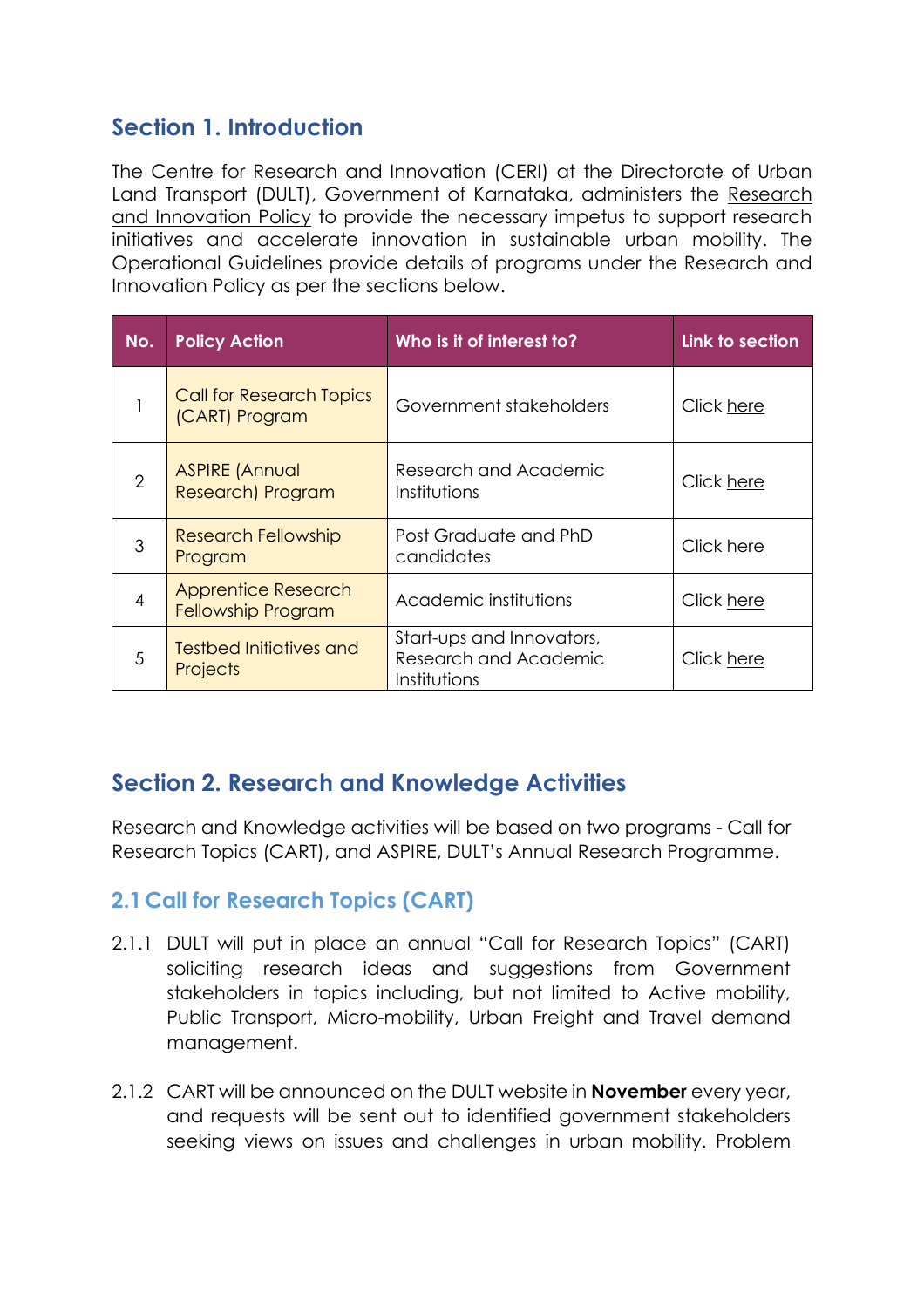statements will be sought on subjects related to urban mobility in a prescribed format.

- 2.1.3 The Policy, Research, Data and Innovation team will constitute an internal committee to engage with the stakeholders, review the problem statements received and shortlist research areas and projects to be taken up.
- 2.1.4 The prescribed format for procuring research ideas *(The format can be seen [here\)](https://docs.google.com/spreadsheets/d/1Xfvfqsdw19FMbouKJu5t7x4ifklIpu9O/edit?usp=sharing&ouid=108673197506802099480&rtpof=true&sd=true)* will be circulated to the concerned authorities for their inputs in the month of **November**, every year.

## <span id="page-2-0"></span>**2.2 Annual Research Program (ASPIRE)**

- 2.2.1 "**ASPIRE**" is DULT's annual research programme for identification of priority research areas in the field of urban mobility, taking into account both technology- and policy-oriented research. Focus areas would be the following but not limited to;
	- promotion of tools supporting urban transport policy development, such as: integration of land use planning with transport, coordinated information and communication strategies targeting transport users and operators;
	- promotion of inter-modality between existing mobility services; and
	- promotion of innovative intermodal mobility services in urban areas etc.
- 2.2.2 Research Projects are envisaged as
	- a) DULT's Independent Research;
	- b) Collaborative Research in partnership with academic institutions; and
	- c) Sponsored Research, wherein problem statements may either be internally identified or suggested by research institutions.
- 2.2.3 DULT's research areas will be informed by stakeholder suggestions through CART, research ideas emanating from interactions with research institutions, deliberations in DULT technical Groups, problem Statements from DULT's urban design and transportation engineering verticals and learnings from the quarterly review tool (CALIPER) of DULT projects.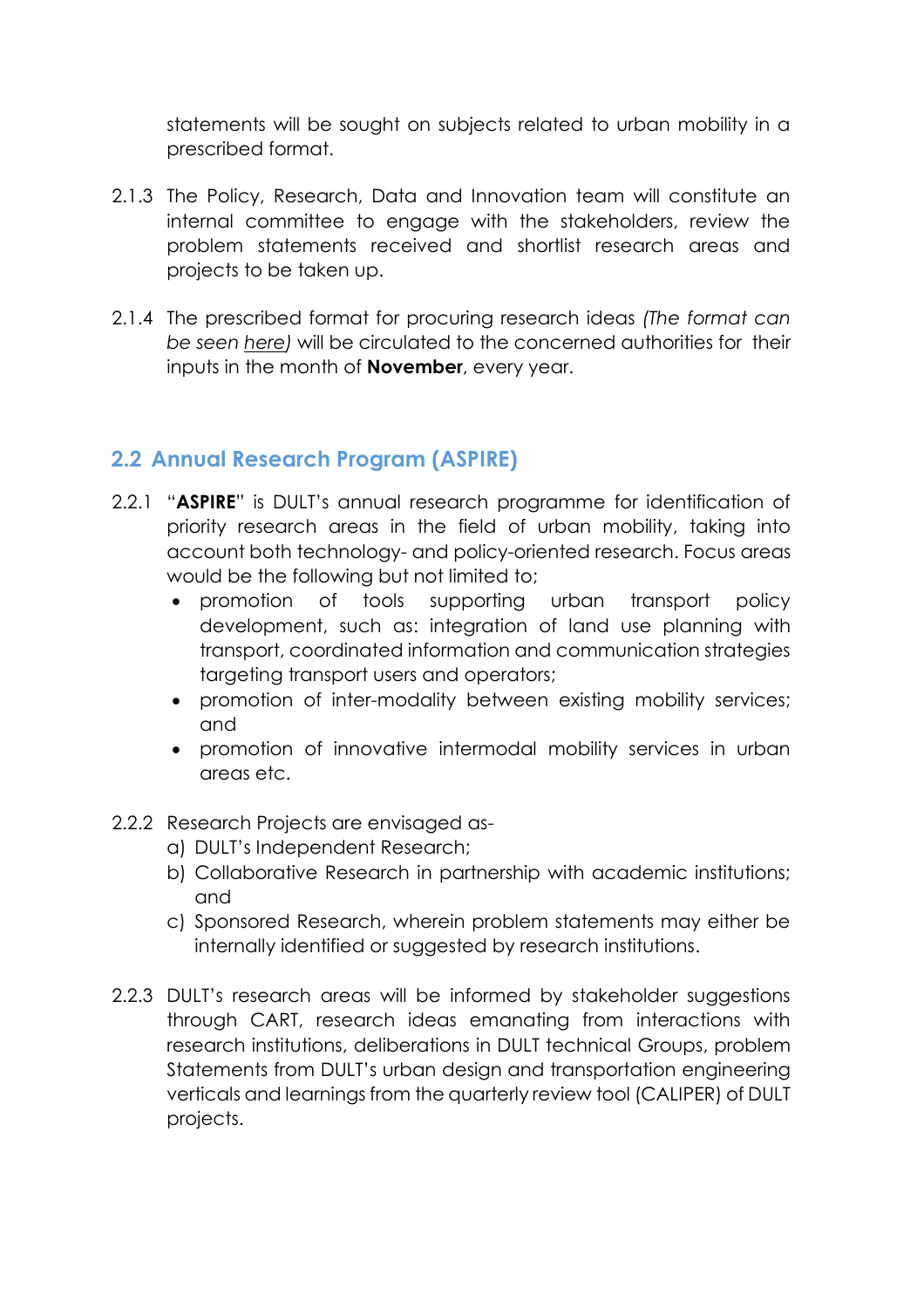- 2.2.4 The list of priority research topics will be finalized by **January** every year by DULT.
- *2.2.5* Proposals for conducting research in the identified research topics or for research ideas will be sought from academic and research institutions through DULT website and/or the Seva Sindhu portal of the Government of Karnataka. Proposals will be called in the month of **February-March**, every year. *(Application form can be seen [here\)](https://docs.google.com/spreadsheets/d/1dS7nOPhIKPUU8yNKDzRKhX0GJpJpr5cD/edit?usp=sharing&ouid=108673197506802099480&rtpof=true&sd=true).*  Unsolicited applications will not be entertained.
- 2.2.6 The DULT will constitute a committee that may include external independent experts to review the research proposals, evaluate the relative benefits of proposals, and recommend the research proposals for funding support. The approval for Research Proposals under ASPIRE will be given by DULT based on the recommendation of the committee.
- 2.2.7 Research grant will be released to selected research proposals and shall be based on agreed milestones at the start of the research project.
- 2.2.8 Quarterly reviews will be conducted by the CERI team to assess project status and outputs.
- 2.2.9 Documentation of the research project in the form of detailed report and presentation will be required to be submitted by the organization undertaking the research project.
- 2.2.10 Research outputs and results from research projects will be disseminated to relevant stakeholders.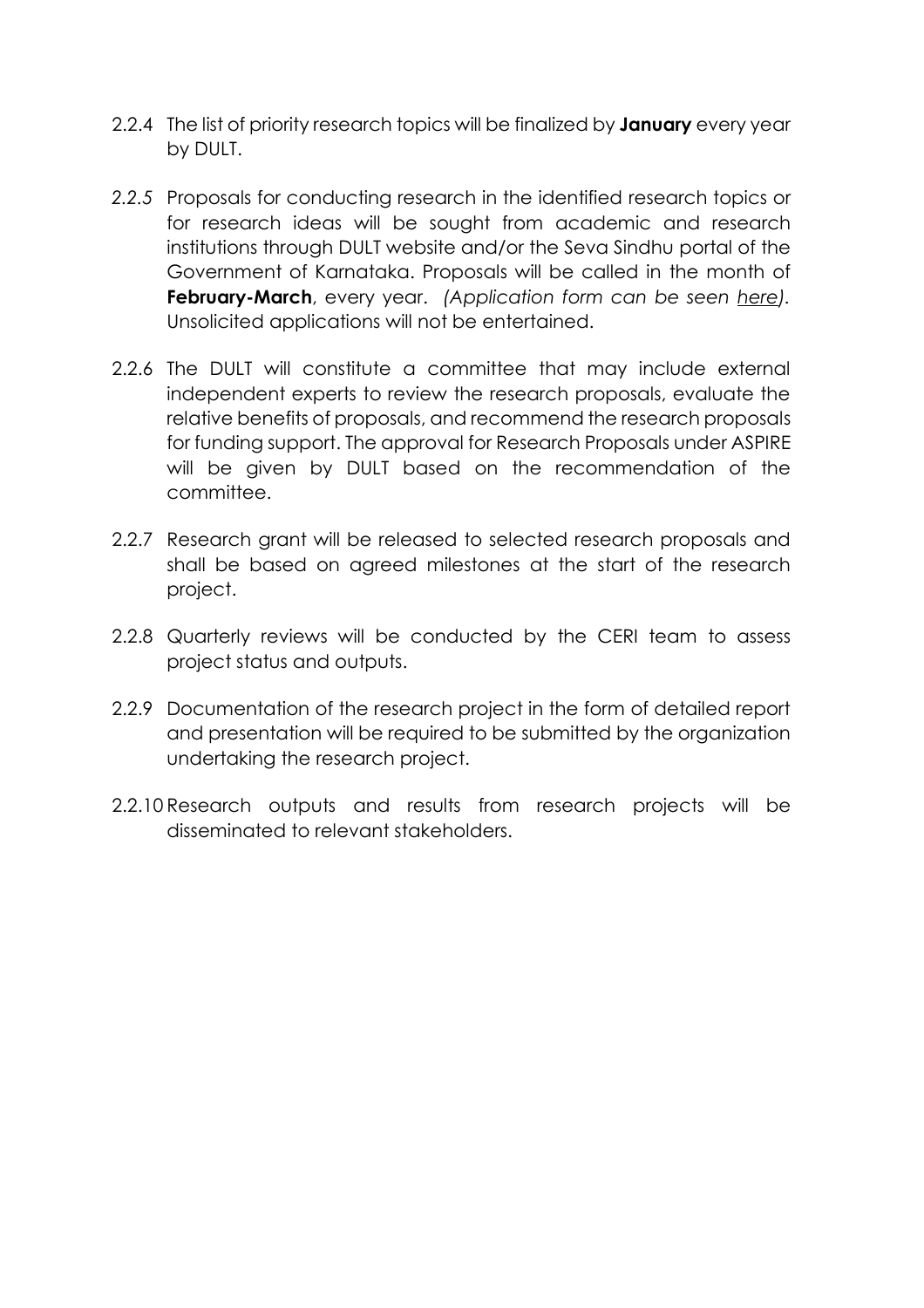# **Section 3. DULT's Fellowship Programme**

DULT'S fellowship program will on board research fellows and apprentice research fellows. Apprentice Research Fellowship is a unique initiative that provides an opportunity for research students from reputed academic institutions to intern with DULT for a specified time. The following section provides details of DULT's fellowship programme.

# <span id="page-4-0"></span>**3.1 Research Fellows**

## 3.1.1 Call for Applications

Notification of the call for applications from interested individuals will be published on the DULT website. Interested individuals can also either walk in or send their application with full bio-data to the DULT by email.

## 3.1.2 Eligibility and selection

- a) Research Fellowship will be open to individuals having a post-graduation degree or above in any relevant field such as architecture, civil engineering, urban planning, urban design, landscape architecture, transportation engineering, transport modelling, information technology, data analysis and such others from reputed institutions and universities.
- b) Applicants must have scored an average of at least 60% in the relevant post graduate course to be eligible for the fellowship.
- c) Applicants must have a flair for research, possesses relevant computer skills and knowledge of relevant software such as Auto CAD, GIS, SPSS, Python etc., as applicable.
- d) Selection will be done through an interview.

## 3.1.3 Duration of Research Fellowship

The duration for Research Fellowship Programme would be a minimum of 6 months. DULT will provide mentorship to the research fellow.

The terms and conditions of engagement of the Research Fellow will be governed as per the HR policy of DULT and the research fellows will be eligible for a monthly stipend.

## 3.1.4 What is expected from the Research Fellows?

During the fellowship tenure, monthly reviews will be conducted to evaluate research outputs. Additionally, research fellows may also be deputed to at least one national workshop to present their work for peer review or for gaining awareness on current research in urban mobility.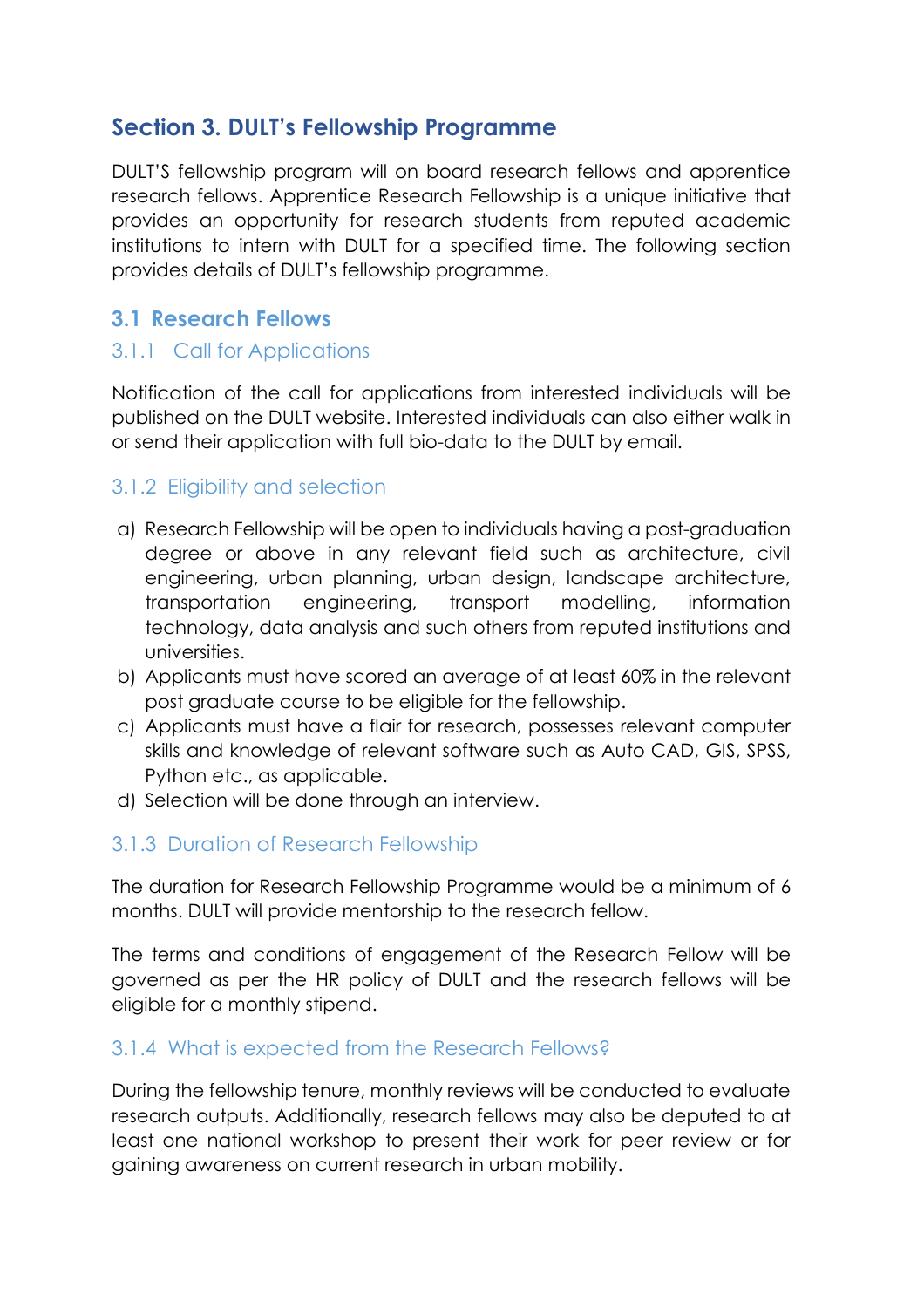## 3.1.5 Fellowship Completion

Certificates will be issued towards the end of the fellowship period based on work output.

## <span id="page-5-0"></span>**3.2 Apprentice Research Fellows**

#### 3.2.1 Call for Applications

- a) DULT will invite applications on its website for "Apprentice Research Fellowship Programme".
- b) DULT intends to sign MOUs with various academic institutions for a joint internship programme. Applications will be invited for the "Apprentice Research Fellowship" for interested candidates to apply through their academic institutions, providing them an opportunity to associate with DULT for the duration as required for their academic/research project. Based on the project requirements, DULT may share or facilitate access to data or information on polices/projects in urban mobility.

#### 3.2.2 Eligibility and selection

- a) Apprentice Research Fellowship will be open to individuals having a post-graduation degree or above in any relevant field such as architecture, civil engineering, urban planning, urban design, landscape architecture, transportation engineering and such others from reputed institutions and universities.
- b) Applicants should have scored at least 60% in their Master's Degree.
- c) Interested applicants must submit a recommendation letter from the institutions where they are pursuing academic/research activity.
- d) Applicants are expected to have knowledge of relevant software such as Auto CAD, GIS, SPSS, Python etc., as applicable.
- e) Candidates may be selected on the basis of an interview.

#### 3.2.3 Duration of Apprentice Fellowship Programme

The duration for Apprentice Research Fellowship Programme is based on project requirement and student availability. DULT shall provide mentorship to the research fellow. During the fellowship tenure, joint weekly and monthly reviews will be conducted to evaluate research outputs. Certificates will be issued at the end of their fellowship period.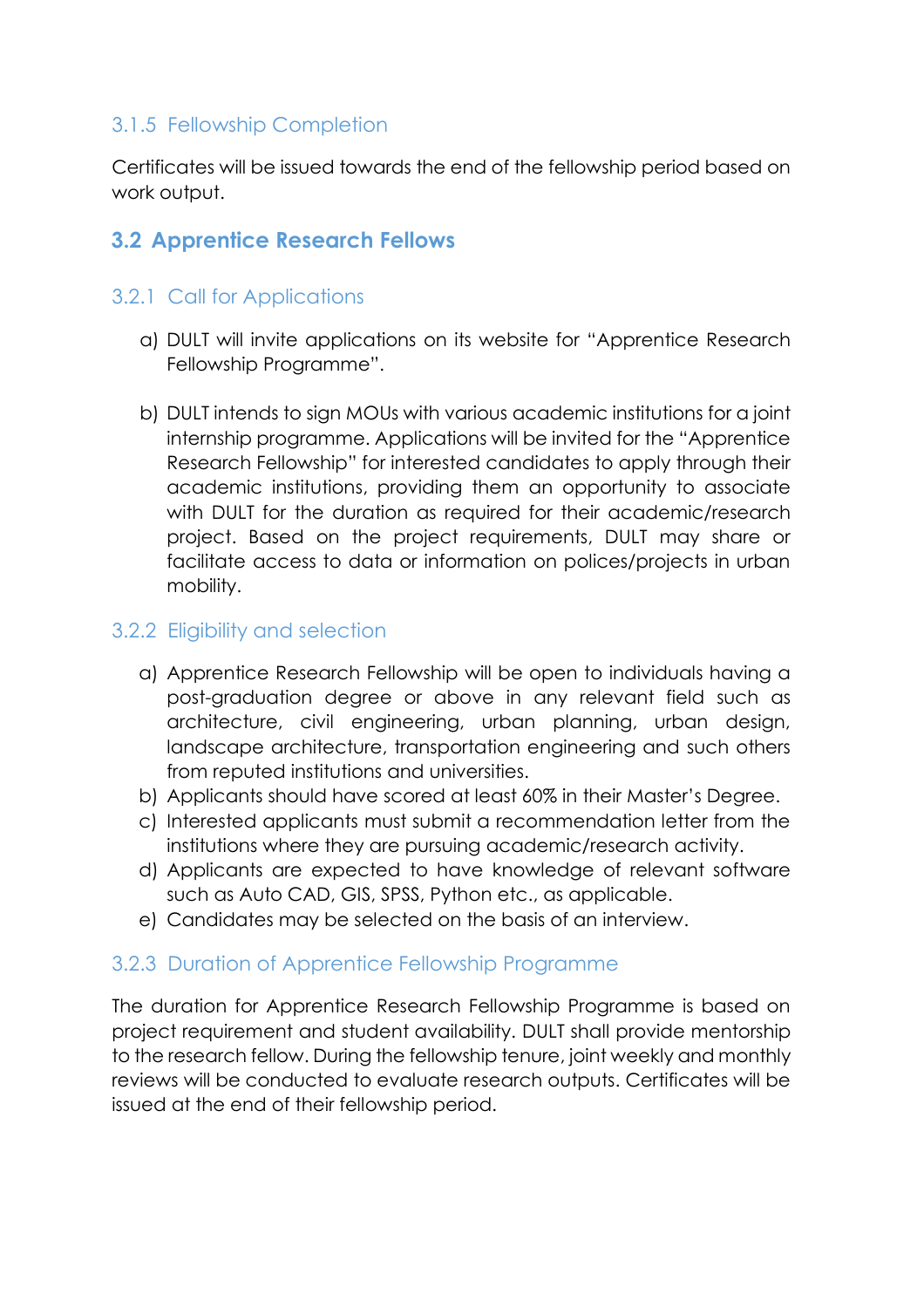# <span id="page-6-0"></span>**Section 4. Assessing Research and Innovation outputs through Testbeds, Living Labs & Pilots**

**Innovate@DULT** is the flagship programme of DULT which aims to leverage the innovation ecosystem in the State for identifying and testing innovative technological solutions, products and processes in urban mobility.

One of the ways in which DULT proposes to encourage innovation in urban mobility is through implementation of carefully designed testbeds. These provide an opportunity to the Government agencies and the innovators to test their products, processes and technologies in real world scenarios for product, policy, regulatory or implementation feedback and insights. The following section highlights the lifecycle stages typically involved with a testbed from inception to conclusion.

## **4.1 Identification of testbeds**

DULT's research agenda in sustainable urban mobility will be set/refreshed every year and urban mobility testbeds will be identified through stakeholder consultation. Testbed ideas will be identified through the following mechanisms/sources:

## 4.1.1 In-house ideas

These testbeds correspond to ideas emerging in-house through various means e.g., DULT project/program outputs, Technical Group outputs, employee ideas etc. The source of testbed ideas could be as follows:

- Testbed ideas emerging from CERI's research and academic literature reviews of some of the best practices across the globe.
- Testbed ideas emerging as an outcome from discussions and deliberations in the Technical Groups and Organizational Verticals.
- Testbed ideas resulting from a collaborative interface with academia and think tanks.

#### 4.1.2 Testbed ideas from external stakeholders

- A call for Testbed ideas will be put out on DULT website to encourage innovators to apply with their requirements.
- DULT also receives impromptu applications/requests from innovators seeking data assistance and support to test new ideas. DULT will be open to considering such testbed ideas subject to successful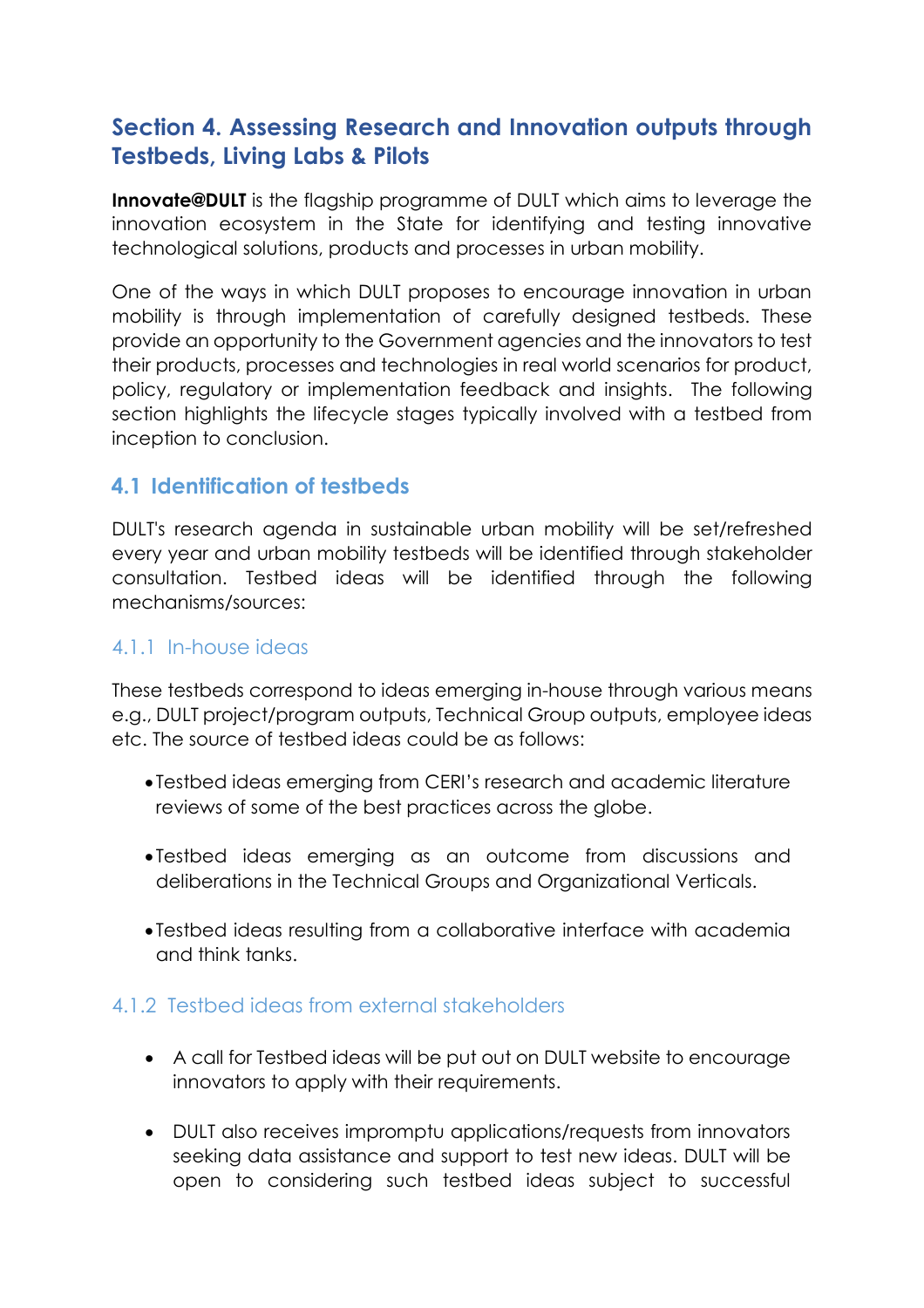appraisal. Bespoke testbeds will be designed and supported in collaboration with innovators. DULT actively encourages interested innovators to share their testbed ideas highlighting details of proposed testbed project to [dultbangalore@gmail.com.](mailto:dultbangalore@gmail.com)

# **4.2 Appraising Testbed Ideas**

DULT will formulate a framework for appraising testbed ideas. Broadly, the framework for appraising testbed ideas will include an appraisal and impact criteria based on alignment with urban mobility goals. Appraisal of testbed ideas would be on the following basis:

- 1. For **Product** related testbeds ideas, Technology Readiness Level (TRL) will be the criteria for selection.
- 2. For **Technology** related testbed projects, assessment of maturity stage for associated technology will be the criteria for selection.
- 3. For **Process** based testbed ideas, framework for testbed project planning and execution will be evaluated

#### **Selection of testbed partners:**

As per testbed requirement, relevant government stakeholders, academic and research institutions as well as other activity partners will be brought onboard by DULT for successful implementation of the testbed.

#### **Selection of testbed participants:**

Subsequent to appraisal and selection of testbed, applications will be sought from interested innovators/organizations to participate in the testbeds through the DULT website.

The selection process for a testbed participant will be carried out through an extensive appraisal and oversight from a DULT nominated panel. Based on application evaluation by a DULT nominated panel, successful applicant(s) will be selected to co-create the testbed along with DULT.

## **4.3 Developing a data collection and project implementation framework**

4.3.1 DULT will mobilize a Testbed Project Management Team for Testbed execution that will be responsible for developing an implementation framework for the proposed Testbed.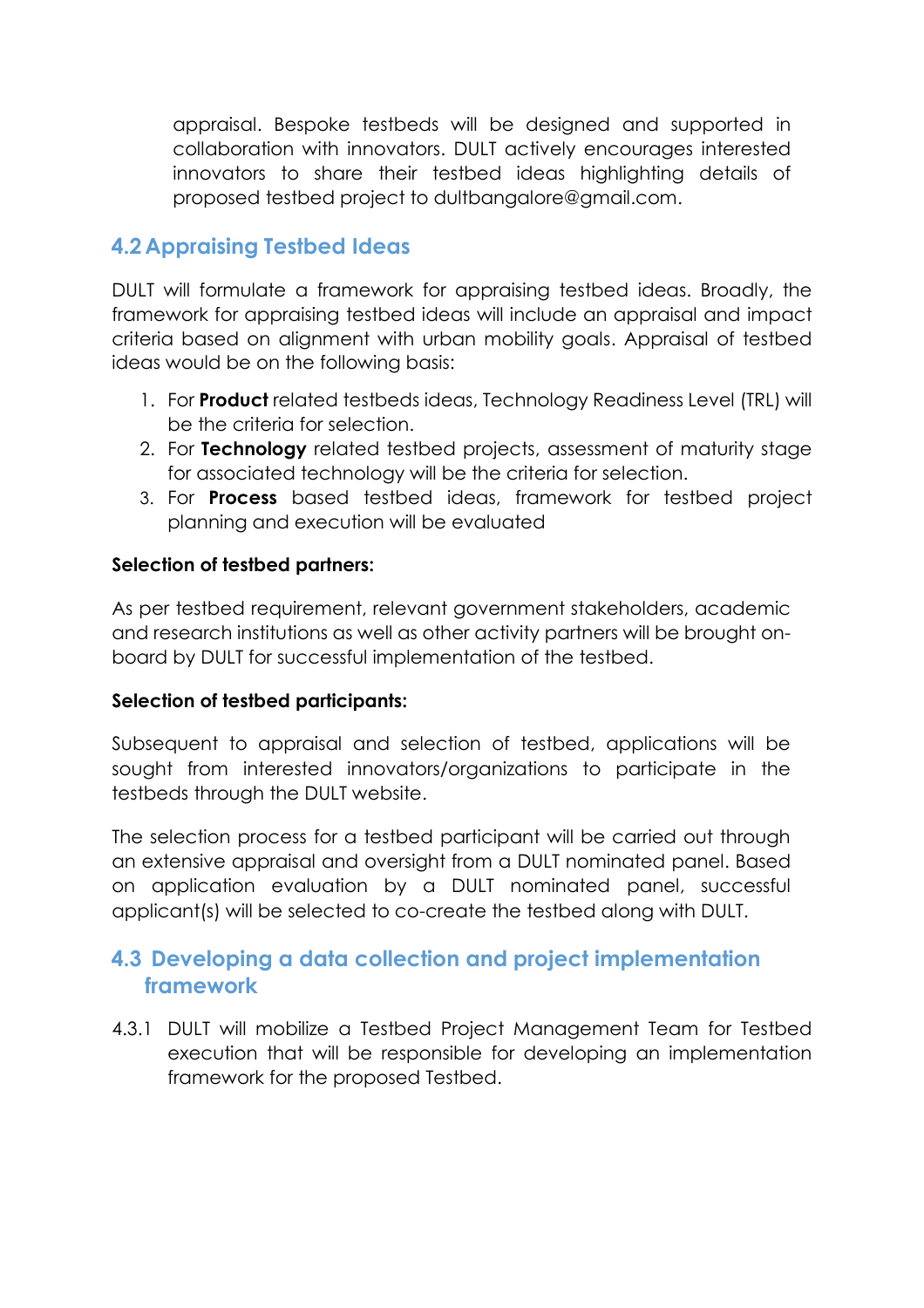- 4.3.2 Data collection is an important step while testing a product/theory/activity and is required to analyze the performance of the project. The Testbed Project Management Team with the help of testbed partners and participants and internal resources, will also develop a data collection framework.
- 4.3.3 Testbed participants will be mandated under the data collection framework for the following
	- a) Collection of data while conducting the testbed
	- b) Data sharing
	- c) Data management protocols and risk management

## **4.4 Agreement/ MOU's**

DULT will work with the successful testbed partner and participants for planning, implementation, evaluation and analysis by entering into MOUs/agreements for Testbed projects.

## **4.5 Evaluating Testbed Results**

The Research and Innovation policy mandates a thorough evaluation of results of the testbed to inform the future course of action.

- 4.5.1 Evaluation metrics to assess Testbed outcomes will be agreed with the testbed participants/partners at project planning stage.
- 4.5.2 The Testbed evaluation and monitoring team will develop appropriate parameters that will help in understanding the success of testbed outcomes relative to the prevailing baseline.
- 4.5.3 The evaluation parameters will be designed so as to facilitate:
	- a) measuring testbed results reliably and consistently; and
	- b) analysis using various statistical tools or algorithms to determine learnings, potential for scalability and replicability.
- 4.5.4 With the help of data analysts, researchers and experts, the collected data will be analysed to provide relevant insights to help improve their solution to more closely meet the requirements of the target audience.
- 4.5.5 The implementation of the Testbed project will be documented and disseminated to relevant stakeholders. If required, DULT will use learnings from Testbeds to design and implement pilots or projects in collaboration with the stakeholders.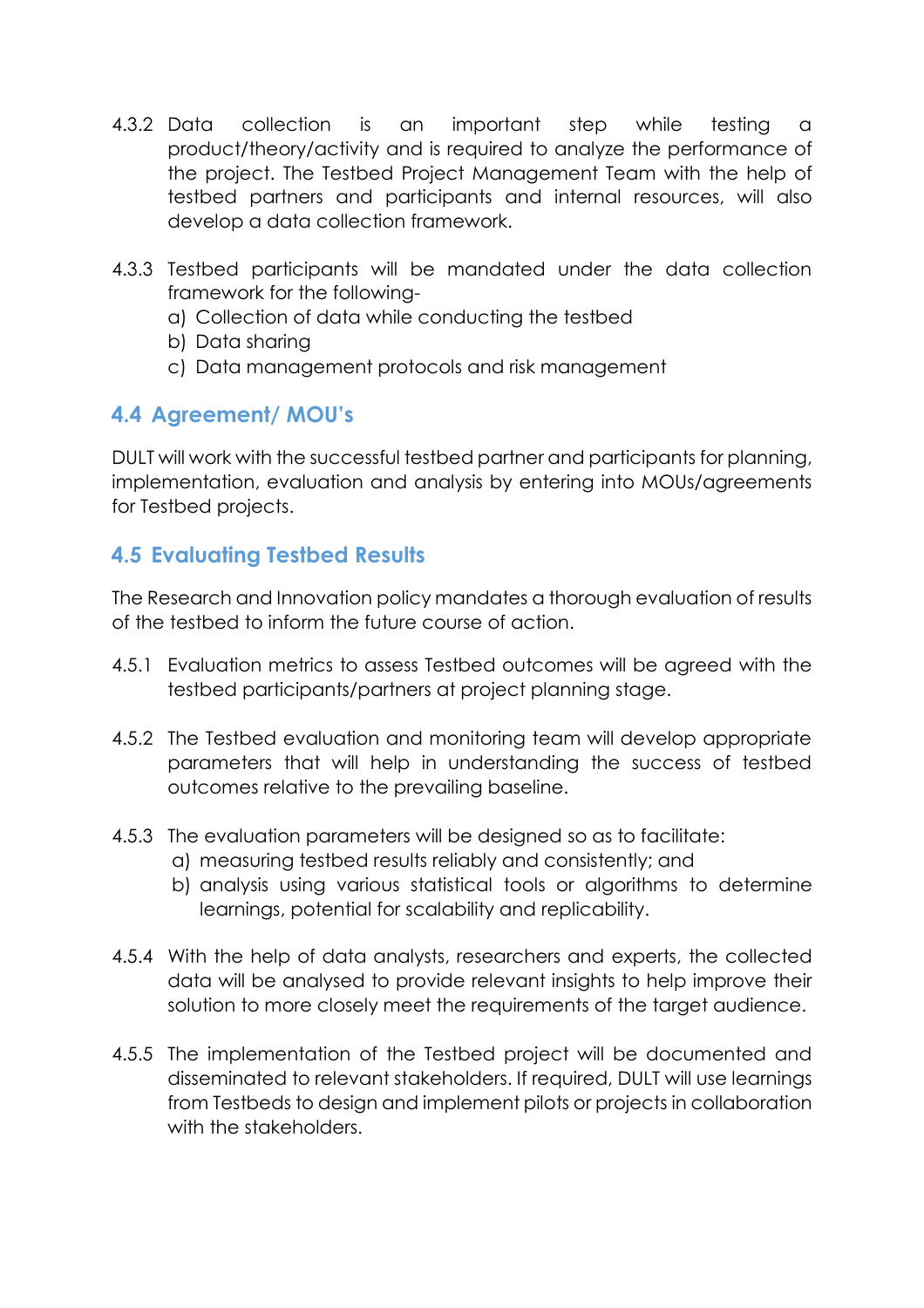# **4.6 Funding for Testbeds**

Funding may be provided by DULT for implementation of the selected testbeds including for testbed project management, data collection and evaluation on a case-to-case basis. DULT may also fund pilots by test bed participants whose solutions have been judged to be promising and innovative with a potential to bring out a transformative change in sustainable urban mobility.

# **4.7 Incorporating insights into Guidance and Scaling up**

- 4.6.1 Every year, the Centre for Research and Innovation (CERI) will bring out an Annual Report that will inform DULT on policy, product and process changes required to tangibly improve sustainable urban mobility. The Annual Report will feature activities undertaken under the Research and Innovation Policy including outcomes from research projects and testbeds.
- 4.6.2 For information on the Research and Innovation Policy of the Directorate of Urban Land Transport, please click [here.](https://drive.google.com/file/d/1q-zvuEjtlXPfXRg106GANYh14HtZBadc/view?usp=sharing)

\_\_\_\_\_\_\_\_\_\_\_\_\_\_\_\_\_\_\_\_\_\_\_\_\_\_\_\_\_\_\_\_\_\_\_\_\_\_\_\_\_\_